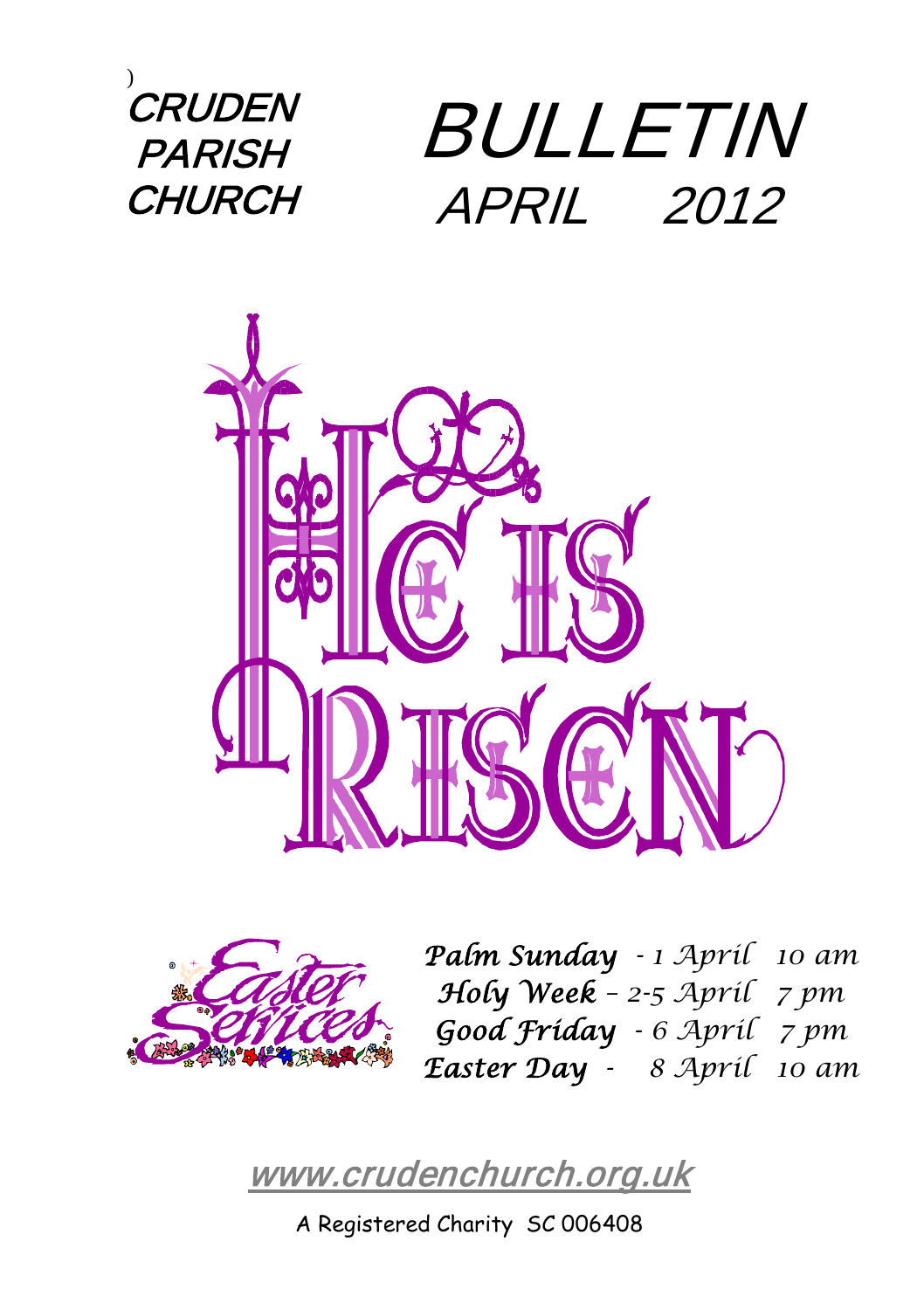# **DIARY DATES**

## **APRIL 2012**

### EACH WEEK

Sundays 10.00 am Children's Sunday Club in the Church & Stables

| Sunday 1st |                | $\ddot{\phantom{a}}$ | <b>PALM SUNDAY MORNING SERVICE</b> 10.00 am                                                                                                             |                         |                    |
|------------|----------------|----------------------|---------------------------------------------------------------------------------------------------------------------------------------------------------|-------------------------|--------------------|
|            |                |                      | <b>WORSHIP FOR HOLY WEEK</b><br>Monday 2nd – Friday 6th<br>GOOD FRIDAY – Informal celebration of Holy Communion                                         | $: 7 \text{ pm}$ Church |                    |
|            | Wednesday 4th: |                      | Coffee and Chat<br><b>Choir Practice</b>                                                                                                                | $10.30$ am<br>7.30 pm   | Hall<br>Hall       |
| Sunday 8th |                | $\mathbf{1}$         | <b>EASTER SERVICE</b>                                                                                                                                   |                         | $10.00$ am         |
|            | 841320.        |                      | The Minister will be away from $14 - 21$ April. Anyone wishing the services<br>of a minister in that period should contact the Rev Fred Coutts on 01779 |                         |                    |
|            | Sunday 15th    |                      | <b>MORNING SERVICE</b><br>Service conducted by Ms Alice McLeod                                                                                          |                         | $10.00$ am         |
|            | Sunday 22nd    |                      | <b>MORNING SERVICE</b><br>Guild Sponsored Walk at Haddo leaving Hall at 11.30 am                                                                        |                         | $10.00 \text{ am}$ |
|            | Monday 23rd    | $\ddot{\phantom{a}}$ | <b>Kirk Session</b>                                                                                                                                     | 7.30 pm                 | Hall               |
|            | Sunday 29th    | $\ddot{\phantom{a}}$ | <b>MORNING SERVICE</b><br>Service conducted by the Rev Fred Coutts                                                                                      | $10.00$ am              |                    |
|            | Monday 30th    |                      | The Guild AGM<br>Newburgh WRI                                                                                                                           | 7.30 pm                 | Hall               |

### AFTER EASTER OUR APRIL HYMN BOOK WILL BE MISSION PRAISE

THE NEXT ISSUE OF THE BULLETIN WILL COME OUT ON **29 April**. Copy for inclusion to be handed in to the Manse as soon as possible.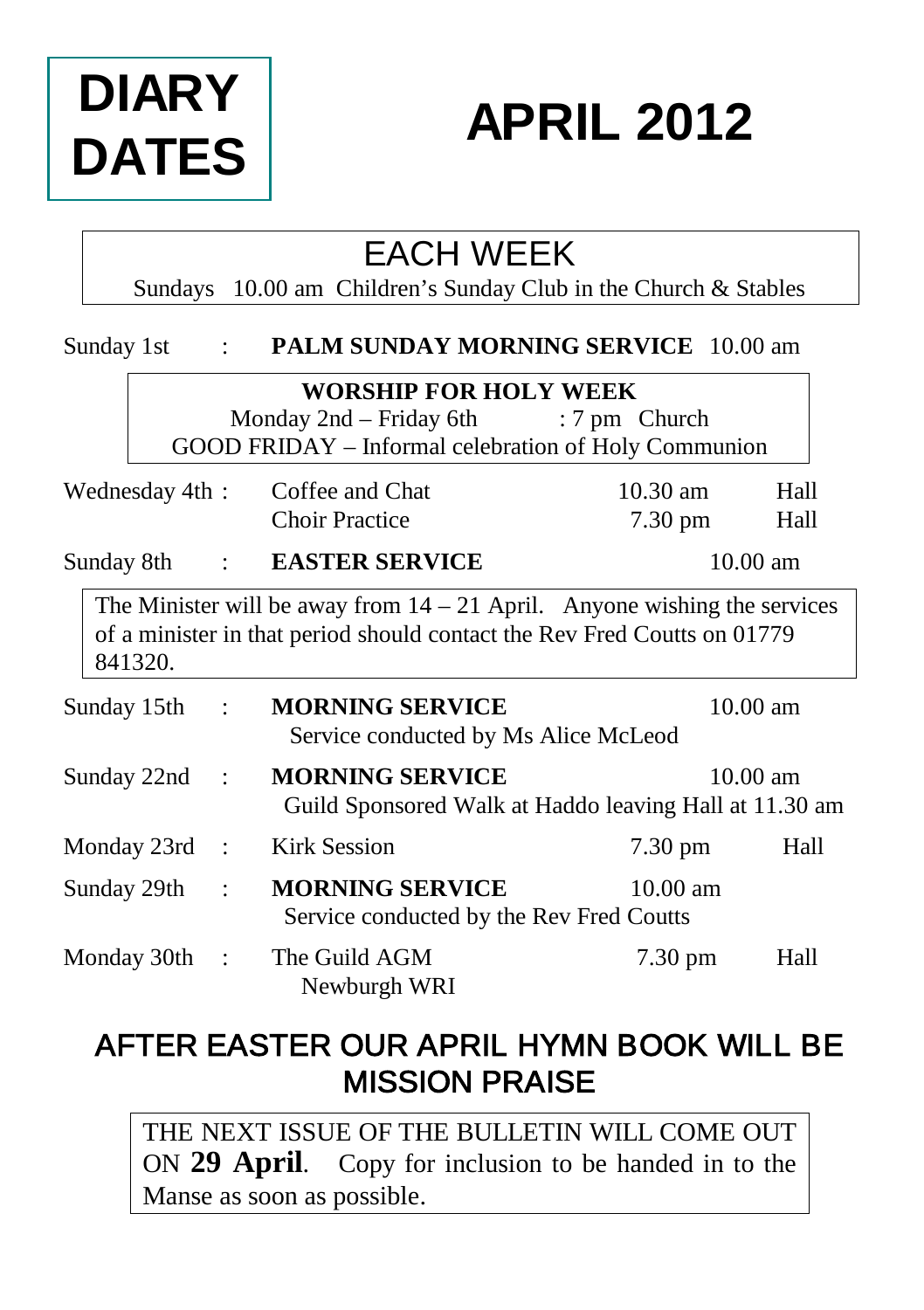FROM THE MONOSTER 21 March 2012

Dear Friends

#### **The Late Rev Charles Miller**

I noticed in a recent issue of Life and Work that the Rev Charles Miller has passed away. He was minister of Cruden Parish Church from 1965 until 1973. This was not his first charge having been minister of Torthorwald in Dumfriesshire from 1953 to 1959 and then Munro Church, Rutherglen from 1959 to 1965. When he left Cruden in 1973, he became minister of Anstruther, Fife leaving there to go, in 1980 to his last charge of Fowlis and Liff, Dundee. I only met Mr Miller on two occasions – when he and other former ministers joined us to celebrate the centenary of the West Church in Hatton and then later when we were both at the General Assembly.

#### **The Late Sandy Robertson**

Coming closer to home, I must mention the passing of one of our senior elders, Sandy Robertson. Until he retired from active service a few years ago, Sandy was a very involved elder, faithful in attendance at worship and at meetings. For a number of years he was responsible for organising our communion services and he also sang for a while in our church choir. His always cheery attitude and his willingness to help other people will be among the memories he leaves behind.

#### **Holy Week Services**

Once again we shall celebrate Holy Week with half hour services in the church beginning at 7 pm. The value of these services lies in the opportunity they give us to focus on what is so central to our Christian faith, namely the life and death and resurrection of Jesus Christ. In particular the celebration of Holy Week gets us ready for the most important day in the Christian calendar. I am always looking for a good turnout at our service on Easter Day because, if there is one day in the year on which all Christians should want to worship, it surely is Easter Sunday.

Your friend and minister

Rodge Neilson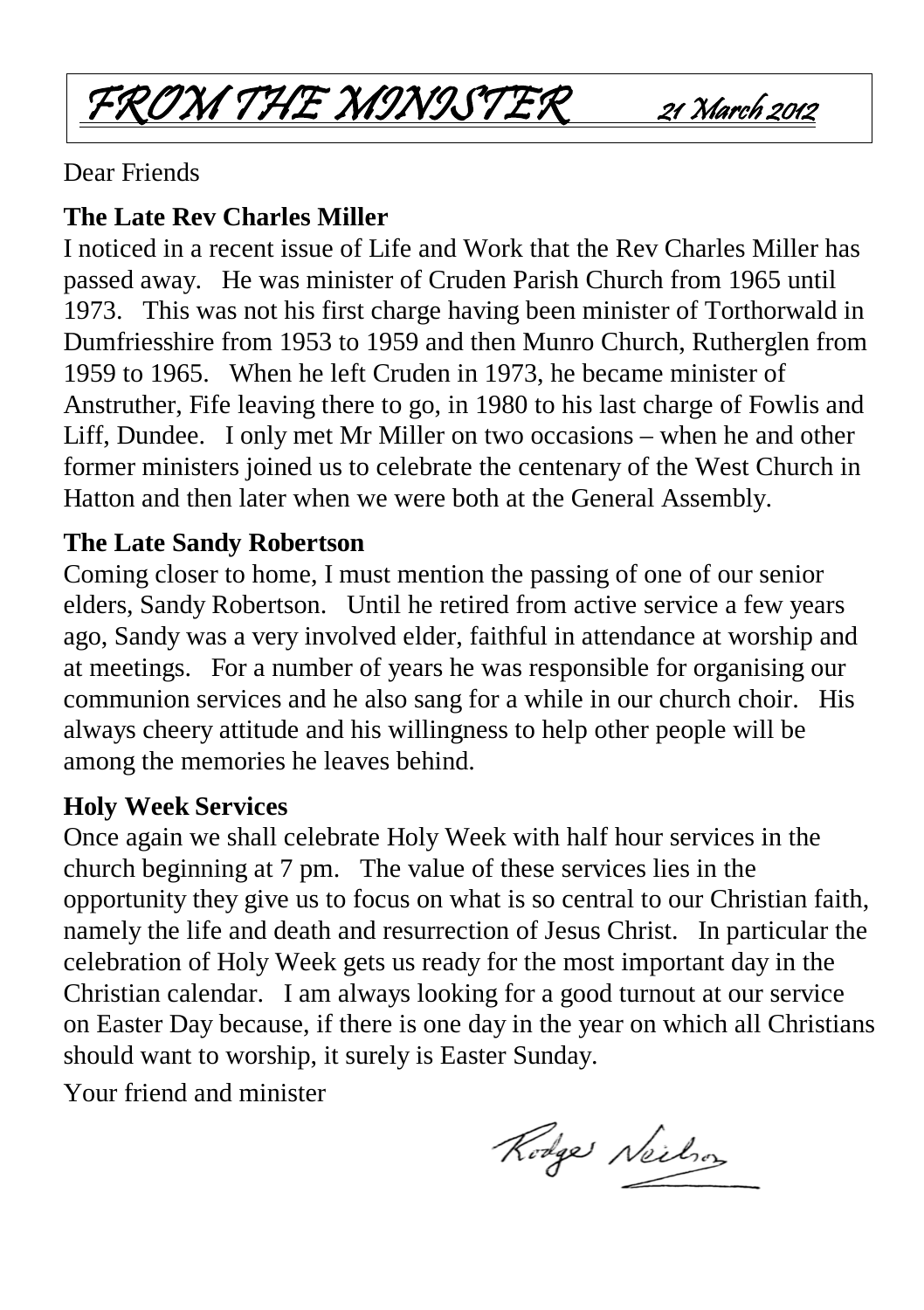## **PARISH REGISTER**

\*(denotes church member)

#### **DEATH**

\*Mr Sandy Robertson, Sunnybank Care Home. Cruden Bay \*Mrs Janet Anderson, 8 Errollston Road, Cruden Bay

### **Stewardship**

The Kirk Session would thank all members who have responded positively to our Stewardship Campaign last month. We are grateful for the returned cards promising financial support and also for the money donated.

### **[www.aberdeenpassion.com](http://www.aberdeenpassion.com/)**

### **The Passion Play – 6, , 7 April 2012- Easter Weekend**

"The Aberdeen Passion - One Life Given" is a traditional passion play telling the amazing story that unfolds through the days leading up to and including the crucifixion and resurrection of Jesus.

The play is a faithful and dynamic retelling of the greatest story ever told, drawing its source material directly from the Gospel of St. Luke. This is written and directed by Andrew Sykes, a member of Bridge of Don Baptist Church, Aberdeen. It draws its cast and crew from the North East and members of local churches in Aberdeen and area.

It involves over one hundred performers through a blend of onstage action, a live band and choir performing modern songs - with lyrics specially written for the production in the Aberdeen Exhibition Centre.

Tickets are available from Aberdeen Box Office [www.boxofficeaberdeen.com](http://www.boxofficeaberdeen.com/) or by phone at 01224 641122 and at Aberdeen Box Office at the Music Hall, Union Street, Aberdeen **[www.facebook.com/aberdeenpassion](http://www.facebook.com/aberdeenpassion)**

For further information or tickets contact: Moira Allan Tel: 07753 825 944 [moira.allan@aspc.co.uk](mailto:moira.allan@aspc.co.uk)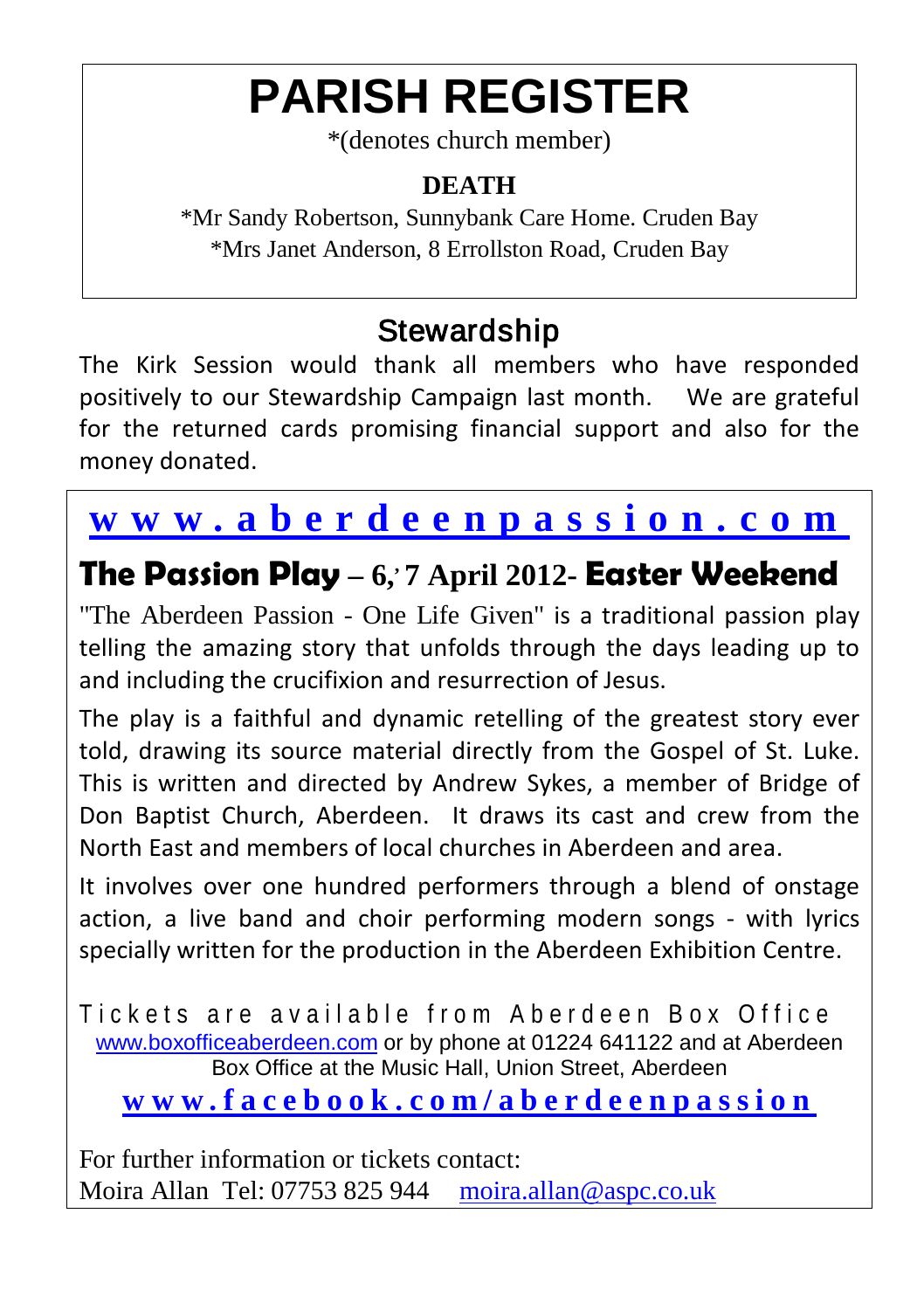## SUNDAY MORNING DUTIES 10 am

| Date   | <b>Door</b>                             | <b>Flowers</b>         | <b>Teas</b>                                             | <b>Children</b>                  |
|--------|-----------------------------------------|------------------------|---------------------------------------------------------|----------------------------------|
| 1 Apr  | Muriel Cantlay<br>Adrian Smith          | <b>Beatrice Fawkes</b> | Norma Forman<br>Margaret Adams                          | Easter Holidays                  |
| 8 Apr  | Muriel Cantlay<br>Adrian Smith          | Mary McNaughtan        | Anne Cadey<br>Lewis McKechnie                           | Easter Holidays                  |
| 15 Apr | <b>Irene Stott</b><br><b>Fred Stott</b> | Elma Watson            | Wilma Moir<br>Easter Holidays<br><b>Elizabeth Bruce</b> |                                  |
| 22 Apr | <b>Irene Stott</b><br><b>Fred Stott</b> | Jean Beedie            | <b>Betty Forrester</b><br>Wilma Moir                    | Helen Smith<br>Maureen Reid      |
| 29 Apr | <b>Margaret Bruce</b><br>Ken Bruce      | Norma Forman           | <b>Beatrice Fawkes</b><br>Elma Cumming                  | Katherine Hyman<br>Brenda Cadger |
| 6 May  | <b>Margaret Bruce</b><br>Ken Bruce      |                        | Norma Forman<br>Wilma Moir                              | School Holiday                   |
| 13 May | Carol Paul<br><b>Stewart Paul</b>       | Anne McNaughton        | Liz Carnie<br>Dorothy Cruickshank                       | Helen Smith<br>Maureen Reid      |
| 20 May |                                         | <b>NO SERVICE</b>      |                                                         | Katherine Hyman<br>Brenda Cadger |
| 27 May | Carol Paul<br><b>Stewart Paul</b>       | Jean Beedie            | <b>Marilyn Samways</b><br>Fiona Stephen                 | Helen Smith<br>Maureen Reid      |

**TO THOSE ON SUNDAY DUTY If you are unable to fulfil your door duty, please try to find your own replacement before informing the Minister (door rota) 841229 or Wilma Moir (teas rota) 841516.**

## CRUDEN CHURCH GUILD

This year, the Guild AGM, when Newburgh WRI will entertain, is on Monday 30 April at 7.30 pm in the church hall.

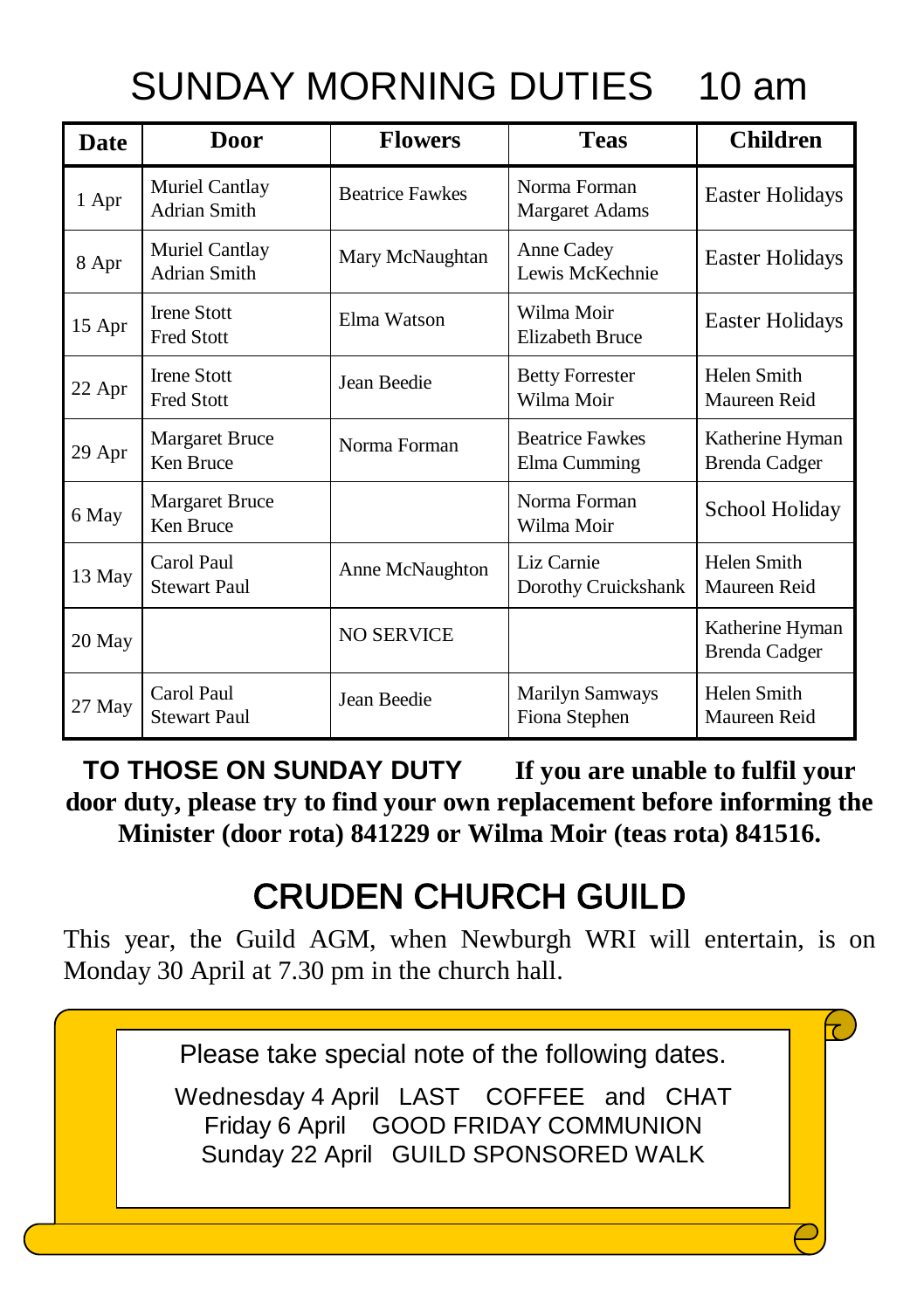

## Christian Aid Week 13 -19 May 2012

The Buttery Morning will be on Saturday 19 May from 10.00 am until 11.30 am in the Public Hall, Hatton. Raffles will be on sale as usual. Admission - £3 per person.

The House-to-House collection, to be organised by Mary Bratton in Cruden Bay and Rosemary Reid in Hatton, will take place during the week of 13 - 19 May. This year we need to recruit a few more collectors. Even if you can only do one evening or a couple of hours collecting, that would be a big help. Please think about offering your services.

We appeal to those who are tax payers to complete the Gift Aid part on the envelope - this has a value of 28% currently, which means for every £10 gifted, we can claim another £2.80 from the government in tax, which is a very worthwhile boost for charities.

REMINDER -- INCIDENT LOG - Following best practice, there is beside the First Aid Box on a church hall bookshelf an Incident Report Log. Any accident, particularly causing injury, however slight, should be recorded by filling up a form from the Log.

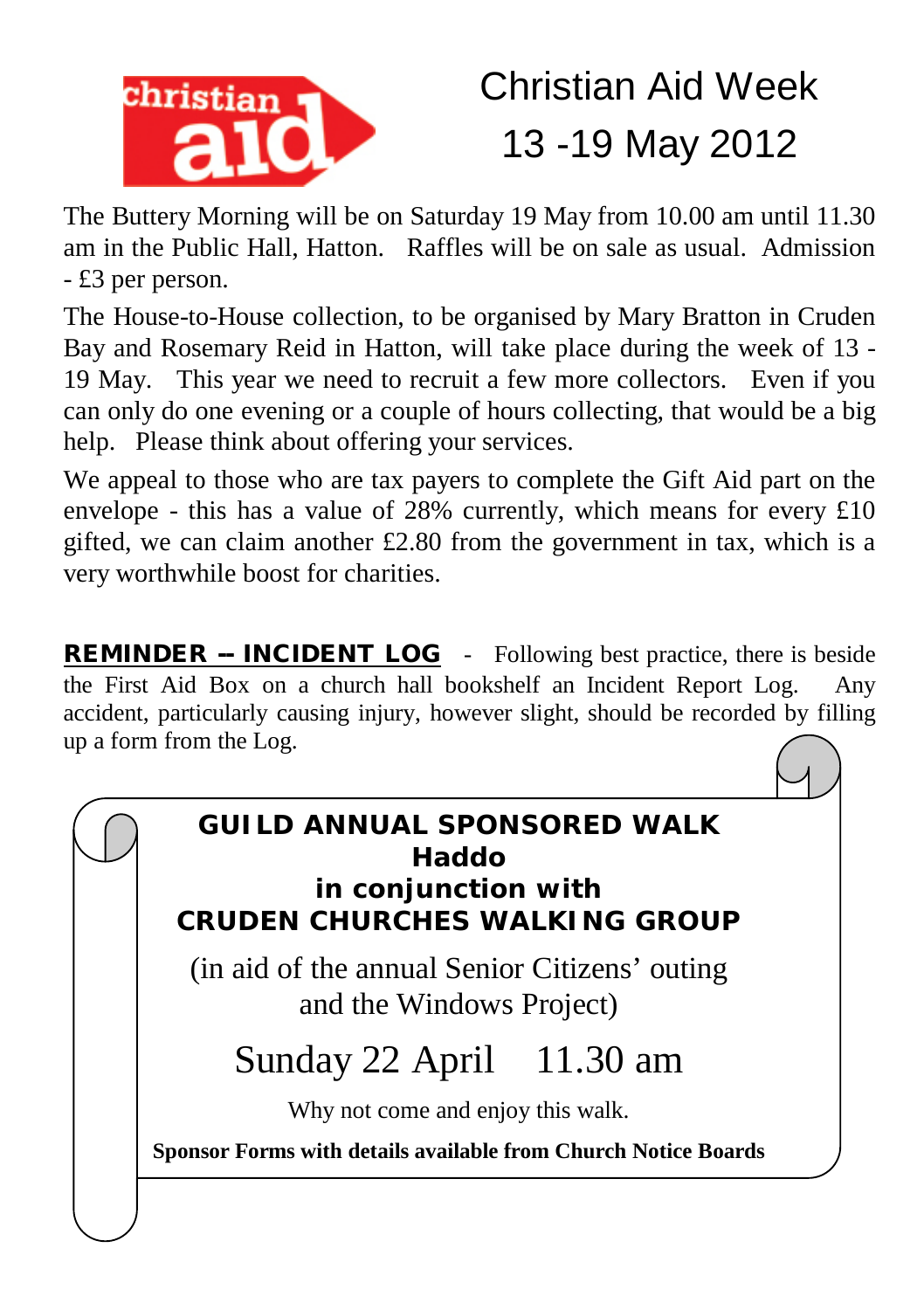## 2012 CONGREGATIONAL WALKS

#### **A leaflet with more information about the various walks is available on request or can be picked up from the Church Welcome Area.**

April's walk starts at Haddo House Country Park. The Guild will join us for their sponsored walk of 3 ½ miles flat easy walk. Everyone is welcome to come along and join us and have a fun day, bring a picnic. We will leave the Church Hall at 11:30 am. For further information please contact me on 01771 624280.

*Robert Petticrew*

#### **THE CHURCH OF SCOTLAND MINISTRIES AND MISSION CONTRIBUTIONS 2012**

Dear brothers and sisters in Christ,

Thank you for supporting the worship, mission and service of the Church through the money you give in your offering. It is important that you know what happens to this money. This letter tells you how your congregation's Ministries and Mission Contribution is used to enable the work of the Church.

#### **Congregation: Contribution**

#### **CRUDEN £32,383**

#### **Ministries (86%) £27,849**

This provides over 1,000 ministers and other parish workers in communities throughout Scotland and in the Presbytery of England, and supports the costs of recruitment and training. The 2012 cost of a parish minister at the top of the stipend scale is £39,895 (stipend plus employer's national insurance and pension contributions).

#### **Mission (14%) £4,534**

This supports the -Church's work in resourcing congregations for Christian education and outreach, in caring for the most vulnerable in society, in partnership with Churches in some of the poorest parts of the world, and in providing a Christian perspective on the issues of today. It also provides financial, legal, safeguarding and other services for congregations and committees, and supports the cost of the General Assembly and the Moderator.

Please note that Ministries and Mission Contributions only provide part of the total funding required for the work of the Church listed above. A fuller picture is given in the leaflet Ministries and Mission 2012, which is available free to all congregations.

I hope that this helps you to understand Ministries and Mission Contributions and shows you are enabling the sharing of the gospel through the money your congregation sends through the Church Offices to all parts of Scotland and beyond.

Yours sincerely

Gordon D Jamieson, Head of Stewardship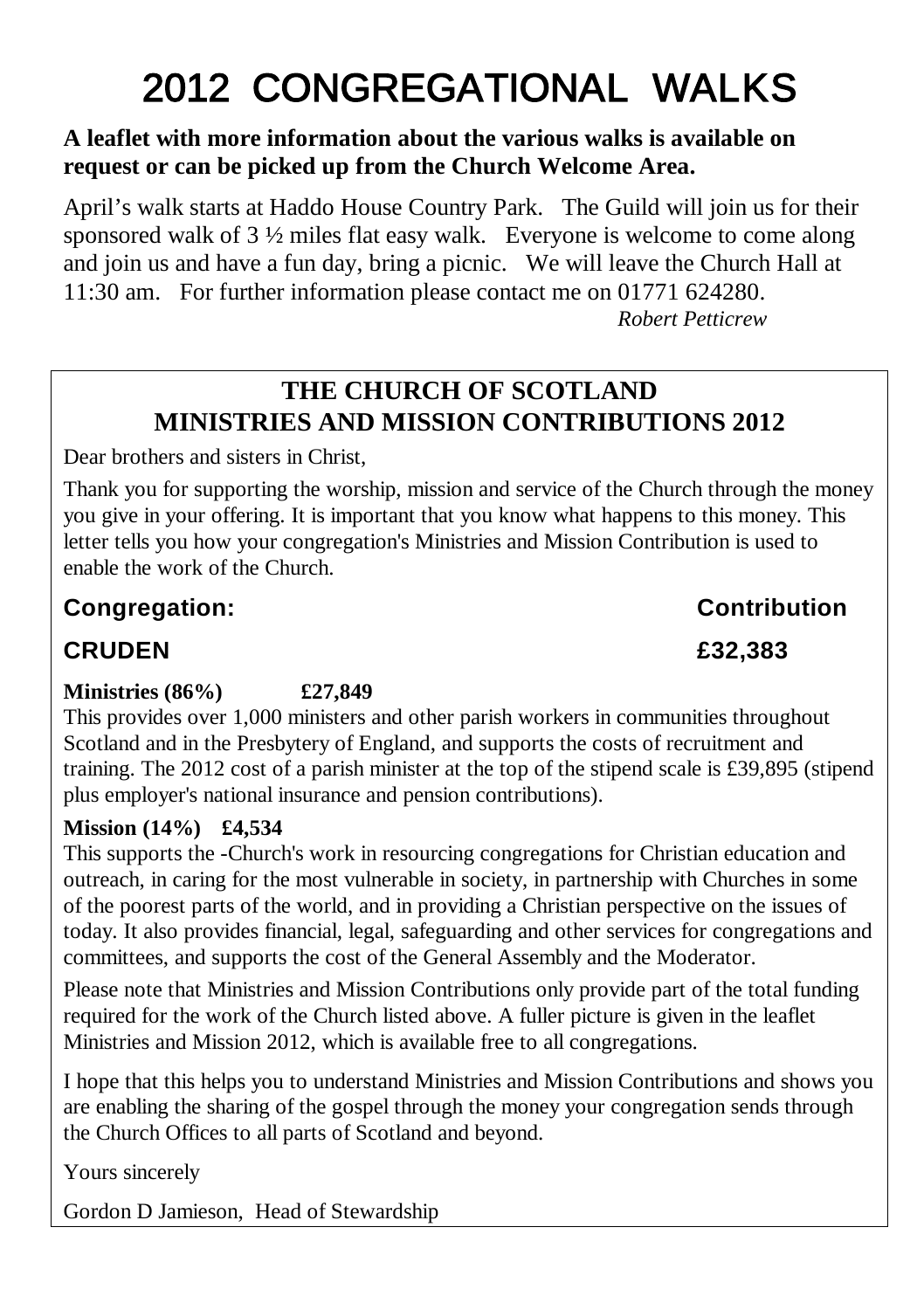

to **Mrs & Mrs Paterson, 84 Braehead Drive, Cruden Bay** who celebrated their Golden Wedding last month.



### Life in Madagascar

Madagascar is one of the poorest countries in the world where over 70% of the population have to live on less than 75 pence per day and, situated where it is in the Indian Ocean, it is highly vulnerable to cyclones. On 14 February, Madagascar was struck by cyclone Giovanna, one of the most severe cyclones in recent years, which devastated the lives of over 250,000 people, 30,000 homes and public buildings were totally destroyed and a further 16,000 buildings were partially destroyed. Food supplies in many areas have been badly affected by the flooding, many agricultural crops have been devastated and water supplies contaminated.

As if that was not enough the island was hit again on 26 February by cyclone Irina which devastated the lives of a further 75,000 people and destroyed over 1,000 homes.

Overland travel in Madagascar is difficult at the best of times and becomes impossible at times like these, making the need for light aircraft essential in the provision of help to those in desperation more vital than ever.

The Guild are currently supporting the work of **Mission Aviation Fellowship** in Madagascar and that support is being put to good use helping MAF work with other Aid Agencies deliver help to those in need. Our thoughts and prayers haveto be with the Malagasy people at this time.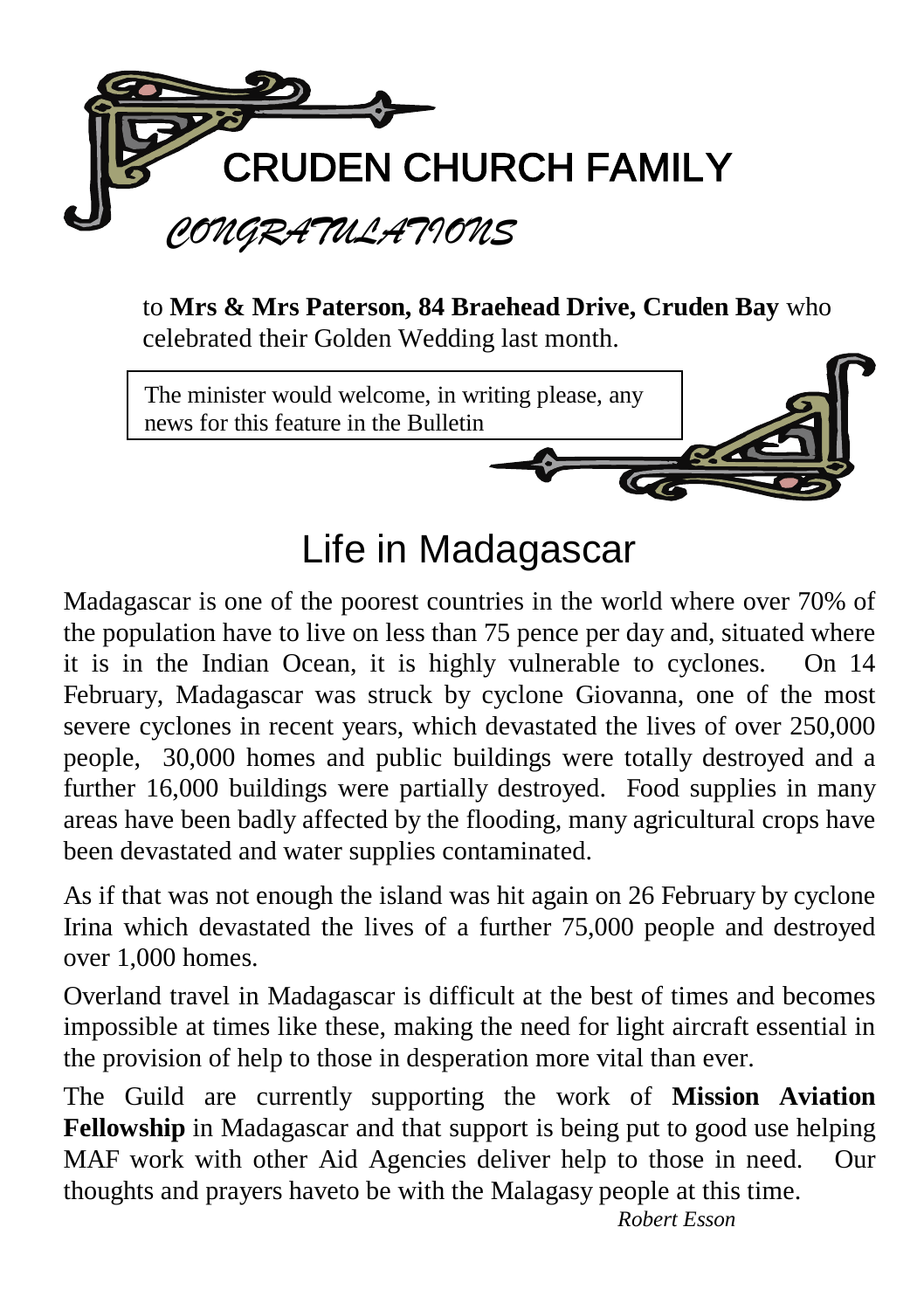## WATCH AND TALK GROUP

Subject: THE LIFE OF JESUS

This DVD proved to be quite different from what we have become used to. Various people who have done in depth studies of the Gospels, and have also delved into the life of Jesus, in some ways have not been able to bring the two together. If they did not get their knowledge of Jesus, his life and teachings from the Gospels, where did they get it from? Stress was put on the fact that Jesus was mainly concerned with reaching out to the poor and needy rather than trying to let his teachings touch people from all walks of life. This is not necessarily what we have been led to believe in the Gospels; there are many times he has distinctly warned that some wealthy people will live to regret letting their lives being ruled by greed and selfishness. Surely at this point he is trying to reach out to them as well.

Obrey Hendricks pointed out that Jesus had defied many of the religious rules in force during his lifetime which probably played a major part in his final downfall and ultimate death on the Cross. The question asked at the end of the DVD was "Have we been indoctrinated into believing exactly what the Gospels say?" Will we ever know the answer?

After watching and discussing the DVD, our minister, Rodger Neilson, who had joined us for the evening, conducted a short Communion Service which was a fitting end to the 2011/12 session.

Finally no Group meeting would be complete without our hostess Marilyn Samways, sitting us down to a welcome cuppa and some very appetising eatables, this evening's spread was topped by home bakes supplied by Marilyn, Annette and Robert Esson. Diet? What diet?

The evening was brought to a close with Annette thanking Rodger for his input, to Marilyn for hosting our meetings and all the members for their continual support of the Watch and Talk Group, thanks also go to Annette for the time she gives to organising the various Meetings and DVDs

Our Annual lunch is to be at The Poachers Rest on Sunday 29th April *Jenny McGarrol*

**Fairtrade Stall** The amount raised after 2 Sundays in March was almost £300 with 10% of the total given to the Church treasurer. Wilma & Beatrice, who were responsible for the stall, are delighted with the total and thank everyone who gave their support.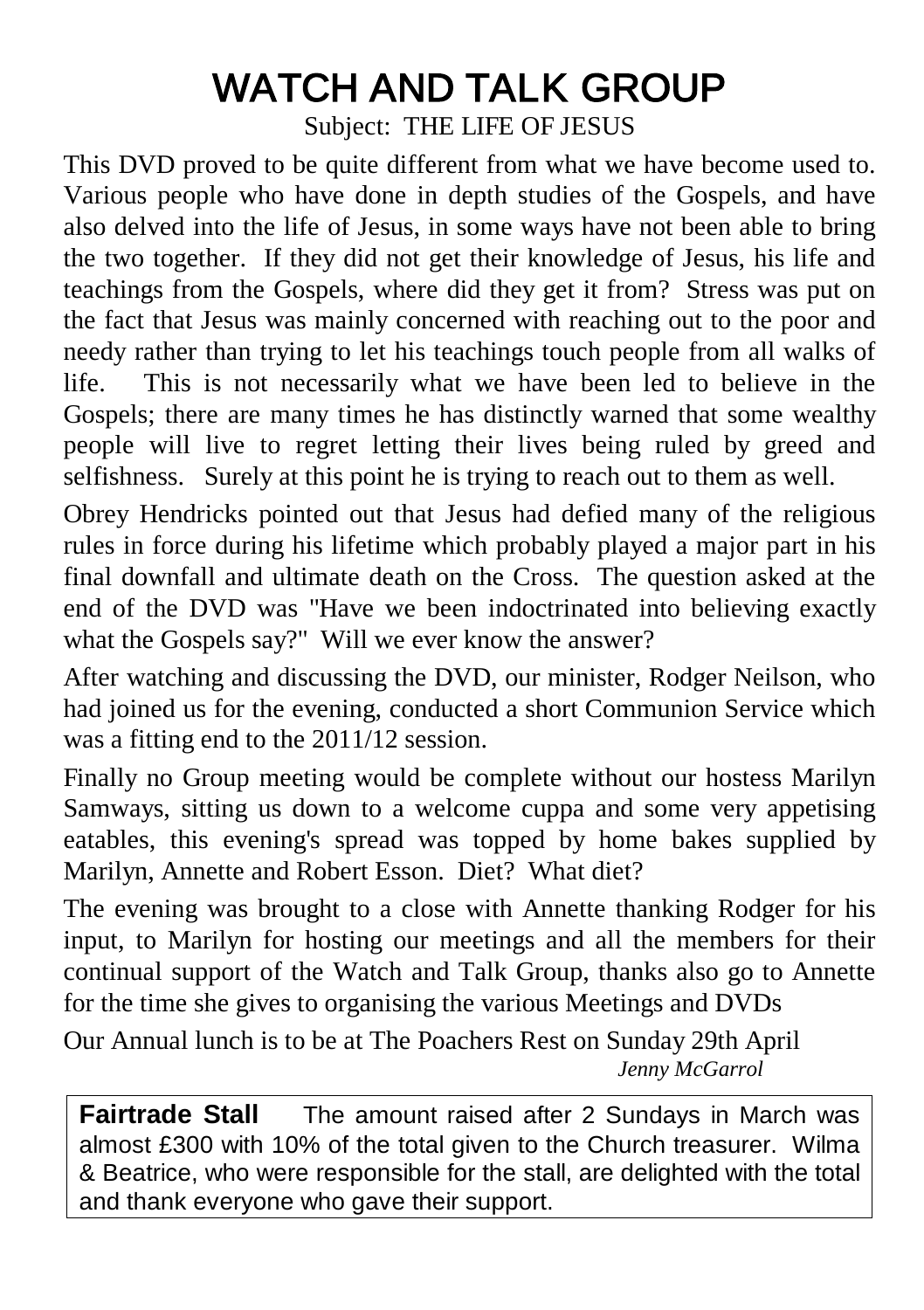#### **Minute of Annual Stated Meeting held on Sunday 11 March 2012 in Cruden Parish Church during the morning service. presided over the meeting which was opened with prayer.**

**Minute:** The minute of the 2011 Annual Stated Meeting was approved on the motion of Mrs Beatrice Fawkes seconded by Mrs Betty Forrester.

#### **Annual Accounts:**

The accounts had been approved by the Kirk Session at its meeting on 23 January and in the required independent examination found to be in order. A summary of the accounts had been previously distributed to members in the Bulletin and a number of full copies including the budget for 2012 were made available to those attending the meeting. Rosemary Pittendrigh, Treasurer, reported that income to the General Fund totalled £56,884. Adding other funds gave total church income of £99,389. General Fund expenditure was £53,788, leaving a surplus of £3,097 in the General Fund. Mrs Pittendrigh provided an update on the Property Project Account which had boosted the overall income by £39,394 with expenditure of £39,564.

Mrs Pittendrigh went on to give an account of the 2012 Budget which, even after achieving an income increase of just over £1,500, should result in a surplus of £3,000. Mr Neilson thanked Mrs Pittendrigh for all her work throughout the year and expressed thanks also to the Congregation's Independent Examiner Henry MacIntosh.

#### **Minister's Report:**

The Minister spoke of how the last twelve months had been dominated by the need to replace two of the church windows. He expressed his thanks to the organist, elders and all active members for their support and for the contribution they make to the life of the church

#### **Election of Members to serve on Kirk Session Committees:**

Having thanked the retiring members, Mr Neilson called for nominations to fill the three vacancies for members to serve on Session Committees.

| Nominee          | Proposer       | Seconder               |
|------------------|----------------|------------------------|
| Debbie MacIntosh | Robert Esson   | <b>Betty Forrester</b> |
| Helen Smith      | Muriel Cantlay | Shonah Taylor          |
| Maureen Reid     | Mary Bratton   | Rosemary Pittendrigh   |

There were no further nominations of anyone willing to serve so Mr Neilson declared that those nominated were elected to serve on the Kirk Session Committees.

**Closure:** There being no other business, Mr Neilson closed the meeting with prayer.